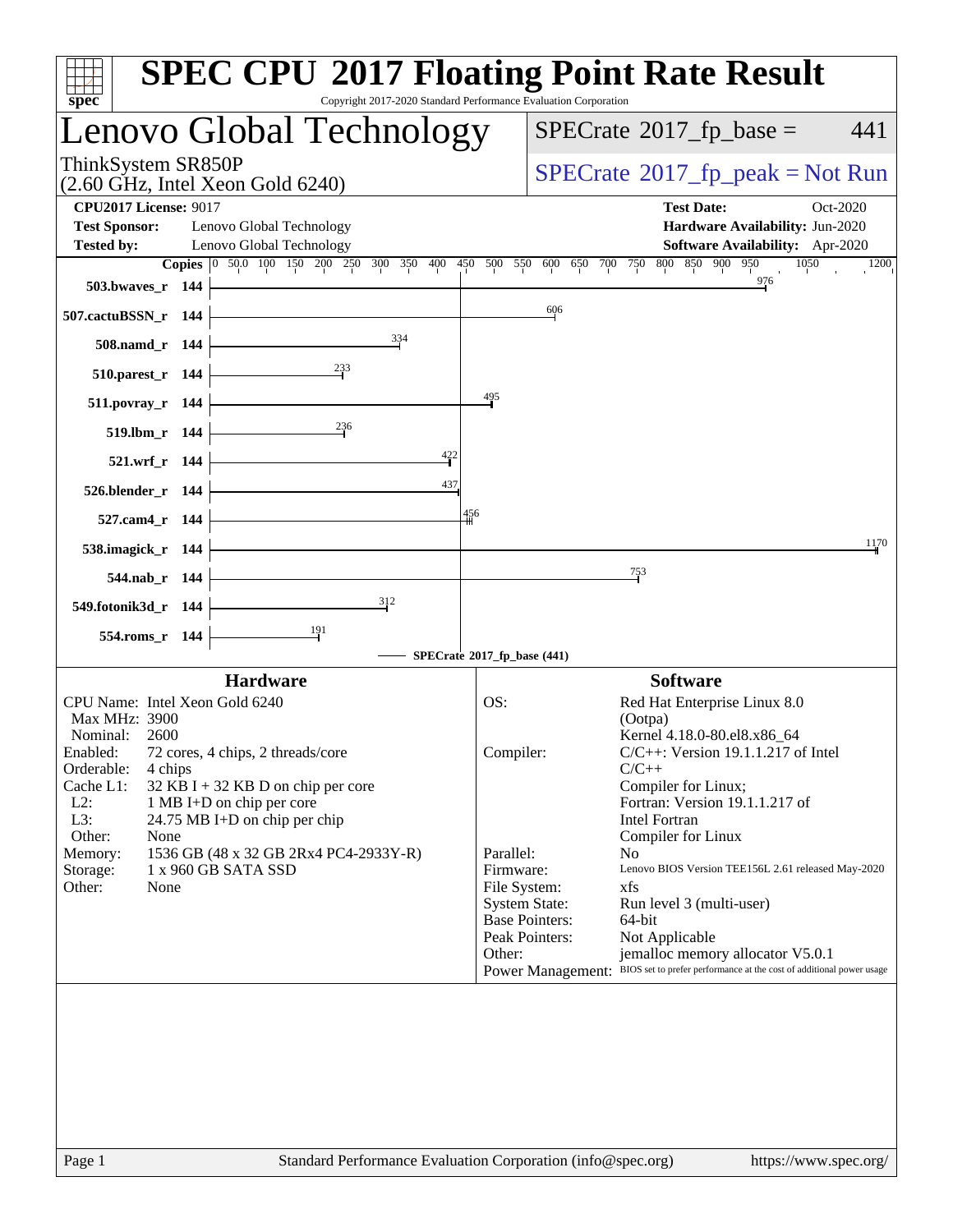

### Lenovo Global Technology

(2.60 GHz, Intel Xeon Gold 6240)

ThinkSystem SR850P<br>  $\begin{array}{c}\n\text{SPECTB} \\
\text{SPECTB} \\
\text{SPECTB} \\
\text{SPECTB} \\
\text{SPECTB} \\
\text{SPECTB} \\
\text{SPECTB} \\
\text{SPECTB} \\
\text{SPECTB} \\
\text{SPECTB} \\
\text{SPECTB} \\
\text{SPECTB} \\
\text{SPECTB} \\
\text{SPECTB} \\
\text{SPECTB} \\
\text{SPECTB} \\
\text{SPECTB} \\
\text{SPECTB} \\
\text{SPECTB} \\
\text{SPECTB} \\
\text{SPECTB} \\
\text{SPECTB} \\
\text{SISTB} \\
\text{SISTB} \\$  $SPECTate$ <sup>®</sup>[2017\\_fp\\_base =](http://www.spec.org/auto/cpu2017/Docs/result-fields.html#SPECrate2017fpbase) 441

**[Test Sponsor:](http://www.spec.org/auto/cpu2017/Docs/result-fields.html#TestSponsor)** Lenovo Global Technology **[Hardware Availability:](http://www.spec.org/auto/cpu2017/Docs/result-fields.html#HardwareAvailability)** Jun-2020 **[Tested by:](http://www.spec.org/auto/cpu2017/Docs/result-fields.html#Testedby)** Lenovo Global Technology **[Software Availability:](http://www.spec.org/auto/cpu2017/Docs/result-fields.html#SoftwareAvailability)** Apr-2020

**[CPU2017 License:](http://www.spec.org/auto/cpu2017/Docs/result-fields.html#CPU2017License)** 9017 **[Test Date:](http://www.spec.org/auto/cpu2017/Docs/result-fields.html#TestDate)** Oct-2020

#### **[Results Table](http://www.spec.org/auto/cpu2017/Docs/result-fields.html#ResultsTable)**

| <b>Base</b>                                                                                                                                 |               |                |       | <b>Peak</b>    |            |                |       |               |                |              |                |              |                |              |
|---------------------------------------------------------------------------------------------------------------------------------------------|---------------|----------------|-------|----------------|------------|----------------|-------|---------------|----------------|--------------|----------------|--------------|----------------|--------------|
| <b>Benchmark</b>                                                                                                                            | <b>Copies</b> | <b>Seconds</b> | Ratio | <b>Seconds</b> | Ratio      | <b>Seconds</b> | Ratio | <b>Copies</b> | <b>Seconds</b> | <b>Ratio</b> | <b>Seconds</b> | <b>Ratio</b> | <b>Seconds</b> | <b>Ratio</b> |
| 503.bwayes_r                                                                                                                                | 144           | 1479           | 976   | 1479           | 976        | 1478           | 977   |               |                |              |                |              |                |              |
| 507.cactuBSSN r                                                                                                                             | 144           | 301            | 606   | 300            | 607        | 301            | 606   |               |                |              |                |              |                |              |
| $508$ .namd $r$                                                                                                                             | 144           | 410            | 334   | 410            | 334        | 410            | 334   |               |                |              |                |              |                |              |
| 510.parest_r                                                                                                                                | 144           | 1614           | 233   | 1615           | 233        | 1617           | 233   |               |                |              |                |              |                |              |
| 511.povray_r                                                                                                                                | 144           | 677            | 496   | 680            | 494        | 679            | 495   |               |                |              |                |              |                |              |
| 519.lbm r                                                                                                                                   | 144           | 643            | 236   | 643            | 236        | 643            | 236   |               |                |              |                |              |                |              |
| $521$ .wrf r                                                                                                                                | 144           | 763            | 423   | 768            | 420        | 765            | 422   |               |                |              |                |              |                |              |
| 526.blender r                                                                                                                               | 144           | 503            | 436   | 501            | 438        | 502            | 437   |               |                |              |                |              |                |              |
| 527.cam4 r                                                                                                                                  | 144           | 547            | 460   | 553            | 456        | 557            | 452   |               |                |              |                |              |                |              |
| 538.imagick_r                                                                                                                               | 144           | 306            | 1170  | 306            | 1170       | 305            | 1170  |               |                |              |                |              |                |              |
| $544$ .nab_r                                                                                                                                | 144           | 322            | 753   | 322            | 752        | 322            | 753   |               |                |              |                |              |                |              |
| 549.fotonik3d_r                                                                                                                             | 144           | 1800           | 312   | 1797           | 312        | 1812           | 310   |               |                |              |                |              |                |              |
| $554$ .roms_r                                                                                                                               | 144           | 1194           | 192   | 1197           | <u>191</u> | 1199           | 191   |               |                |              |                |              |                |              |
| $SPECrate*2017_fp\_base =$<br>441                                                                                                           |               |                |       |                |            |                |       |               |                |              |                |              |                |              |
| $SPECrate^{\circ}2017$ fp peak =<br><b>Not Run</b>                                                                                          |               |                |       |                |            |                |       |               |                |              |                |              |                |              |
| <b>PERSONAL PROPERTY AND INCOME.</b><br>$\cdot$<br><b>All States</b><br>$\mathbf{r}$<br>1.1.1.1<br>$T = 11$<br>$\mathbf{r}$<br>$\mathbf{u}$ |               |                |       |                |            |                |       |               |                |              |                |              |                |              |

Results appear in the [order in which they were run](http://www.spec.org/auto/cpu2017/Docs/result-fields.html#RunOrder). Bold underlined text [indicates a median measurement.](http://www.spec.org/auto/cpu2017/Docs/result-fields.html#Median)

### **[Compiler Notes](http://www.spec.org/auto/cpu2017/Docs/result-fields.html#CompilerNotes)**

The inconsistent Compiler version information under Compiler Version section is due to a discrepancy in Intel Compiler. The correct version of C/C++ compiler is: Version 19.1.1.217 Build 20200306 Compiler for Linux The correct version of Fortran compiler is: Version 19.1.1.217 Build 20200306 Compiler for Linux

### **[Submit Notes](http://www.spec.org/auto/cpu2017/Docs/result-fields.html#SubmitNotes)**

 The numactl mechanism was used to bind copies to processors. The config file option 'submit' was used to generate numactl commands to bind each copy to a specific processor. For details, please see the config file.

### **[Operating System Notes](http://www.spec.org/auto/cpu2017/Docs/result-fields.html#OperatingSystemNotes)**

Stack size set to unlimited using "ulimit -s unlimited"

### **[Environment Variables Notes](http://www.spec.org/auto/cpu2017/Docs/result-fields.html#EnvironmentVariablesNotes)**

Environment variables set by runcpu before the start of the run: LD\_LIBRARY\_PATH = "/home/cpu2017-1.1.0-ic19.1.1/lib/intel64:/home/cpu2017-1.1.0-ic19.1.1/j e5.0.1-64" MALLOC\_CONF = "retain:true"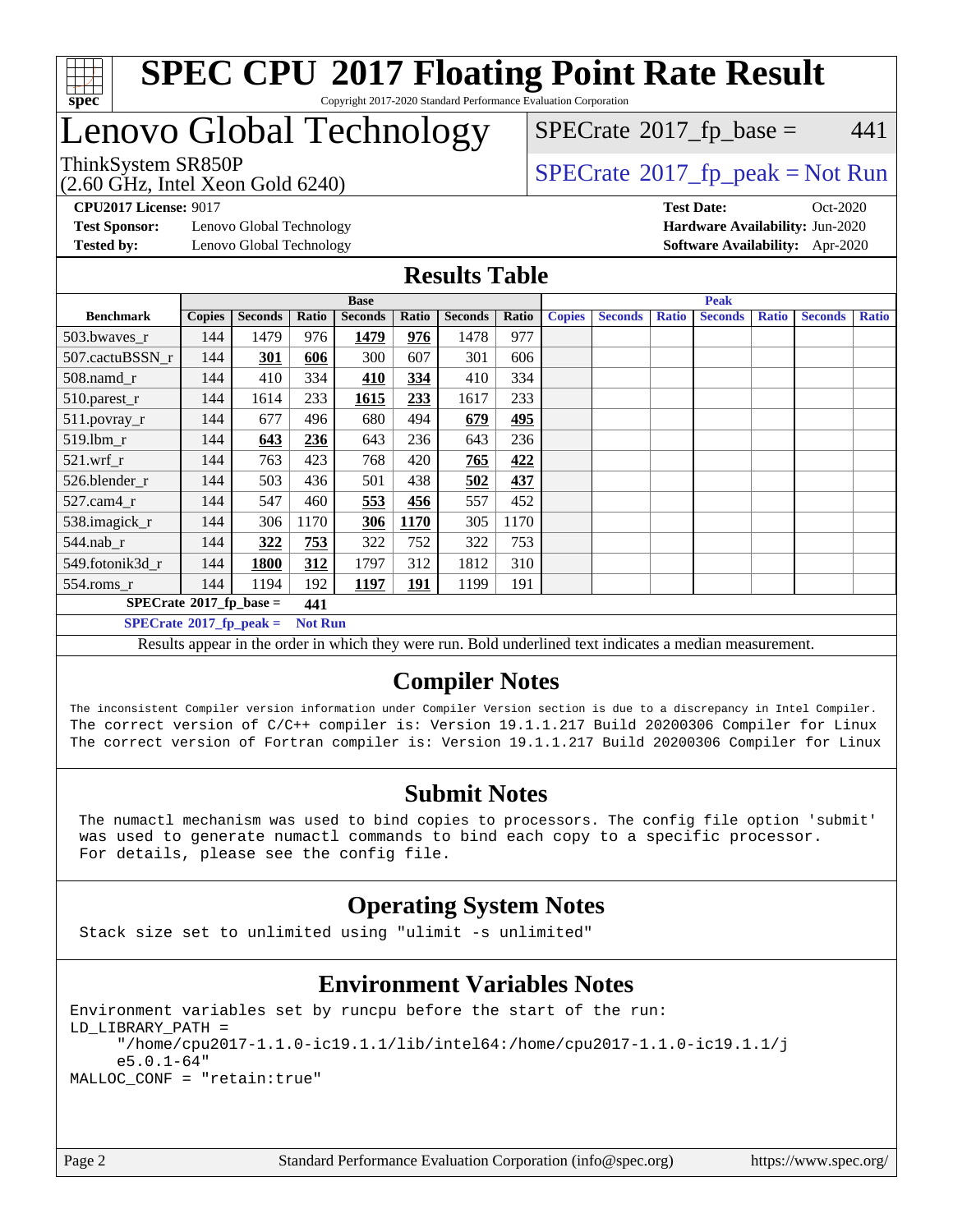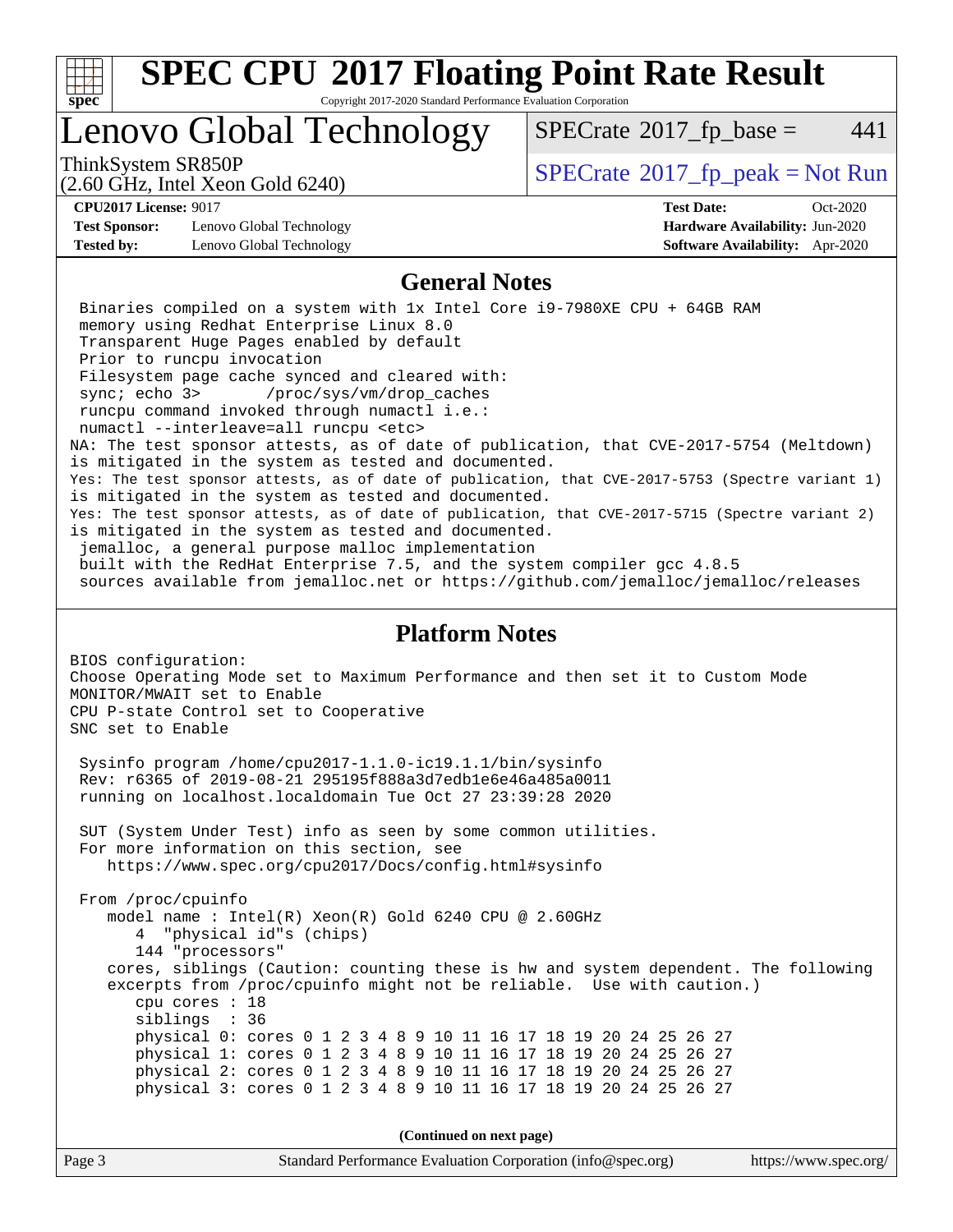

# **[SPEC CPU](http://www.spec.org/auto/cpu2017/Docs/result-fields.html#SPECCPU2017FloatingPointRateResult)[2017 Floating Point Rate Result](http://www.spec.org/auto/cpu2017/Docs/result-fields.html#SPECCPU2017FloatingPointRateResult)**

Copyright 2017-2020 Standard Performance Evaluation Corporation

Lenovo Global Technology

 $SPECrate^{\circledast}2017_fp\_base = 441$  $SPECrate^{\circledast}2017_fp\_base = 441$ 

(2.60 GHz, Intel Xeon Gold 6240)

ThinkSystem SR850P<br>  $(2.60 \text{ GHz})$  Intel Xeon Gold 6240)

**[CPU2017 License:](http://www.spec.org/auto/cpu2017/Docs/result-fields.html#CPU2017License)** 9017 **[Test Date:](http://www.spec.org/auto/cpu2017/Docs/result-fields.html#TestDate)** Oct-2020

**[Test Sponsor:](http://www.spec.org/auto/cpu2017/Docs/result-fields.html#TestSponsor)** Lenovo Global Technology **[Hardware Availability:](http://www.spec.org/auto/cpu2017/Docs/result-fields.html#HardwareAvailability)** Jun-2020 **[Tested by:](http://www.spec.org/auto/cpu2017/Docs/result-fields.html#Testedby)** Lenovo Global Technology **[Software Availability:](http://www.spec.org/auto/cpu2017/Docs/result-fields.html#SoftwareAvailability)** Apr-2020

#### **[Platform Notes \(Continued\)](http://www.spec.org/auto/cpu2017/Docs/result-fields.html#PlatformNotes)**

| From 1scpu:                                    |                                                                                                                                       |
|------------------------------------------------|---------------------------------------------------------------------------------------------------------------------------------------|
| Architecture:                                  | x86 64                                                                                                                                |
| $CPU$ op-mode( $s$ ):                          | $32$ -bit, $64$ -bit                                                                                                                  |
| Byte Order:                                    | Little Endian                                                                                                                         |
| CPU(s):                                        | 144                                                                                                                                   |
| On-line CPU(s) list: $0-143$                   |                                                                                                                                       |
| Thread( $s$ ) per core:                        | $\overline{2}$                                                                                                                        |
| $Core(s)$ per socket:                          | 18                                                                                                                                    |
| Socket(s):                                     | $\overline{4}$                                                                                                                        |
| NUMA $node(s):$                                | 8                                                                                                                                     |
| Vendor ID:                                     | GenuineIntel                                                                                                                          |
| CPU family:                                    | 6                                                                                                                                     |
| Model:                                         | 85                                                                                                                                    |
| Model name:                                    | $Intel(R) Xeon(R) Gold 6240 CPU @ 2.60GHz$                                                                                            |
| Stepping:                                      | 7                                                                                                                                     |
| CPU MHz:                                       | 3496.835                                                                                                                              |
| CPU max MHz:                                   | 3900.0000                                                                                                                             |
| CPU min MHz:                                   | 1000.0000                                                                                                                             |
| BogoMIPS:                                      | 5200.00                                                                                                                               |
| Virtualization:                                | $VT - x$                                                                                                                              |
| L1d cache:                                     | 32K                                                                                                                                   |
| Lli cache:                                     | 32K                                                                                                                                   |
| L2 cache:                                      | 1024K                                                                                                                                 |
| L3 cache:                                      | 25344K                                                                                                                                |
|                                                |                                                                                                                                       |
| NUMA node0 CPU(s):                             | $0-2, 5, 6, 9, 10, 14, 15, 72-74, 77, 78, 81, 82, 86, 87$<br>3, 4, 7, 8, 11-13, 16, 17, 75, 76, 79, 80, 83-85, 88, 89                 |
| NUMA nodel CPU(s):<br>NUMA node2 CPU(s):       |                                                                                                                                       |
|                                                | 18-20, 23, 24, 27, 28, 32, 33, 90-92, 95, 96, 99, 100, 104, 105<br>21, 22, 25, 26, 29-31, 34, 35, 93, 94, 97, 98, 101-103, 106, 107   |
| NUMA $node3$ CPU $(s)$ :<br>NUMA node4 CPU(s): | 36-38, 41, 42, 45, 46, 50, 51, 108-110, 113, 114, 117, 118, 122, 123                                                                  |
|                                                | 39, 40, 43, 44, 47-49, 52, 53, 111, 112, 115, 116, 119-121, 124, 125                                                                  |
| NUMA $node5$ $CPU(s):$                         | 54-56, 59, 60, 63, 64, 68, 69, 126-128, 131, 132, 135, 136, 140, 141                                                                  |
| NUMA node6 CPU(s):                             |                                                                                                                                       |
| NUMA $node7$ CPU $(s)$ :<br>Flaqs:             | 57, 58, 61, 62, 65-67, 70, 71, 129, 130, 133, 134, 137-139, 142, 143<br>fpu vme de pse tsc msr pae mce cx8 apic sep mtrr pge mca cmov |
|                                                | pat pse36 clflush dts acpi mmx fxsr sse sse2 ss ht tm pbe syscall nx pdpe1qb rdtscp                                                   |
|                                                | lm constant_tsc art arch_perfmon pebs bts rep_good nopl xtopology nonstop_tsc cpuid                                                   |
|                                                | aperfmperf pni pclmulqdq dtes64 monitor ds_cpl vmx smx est tm2 ssse3 sdbg fma cx16                                                    |
|                                                | xtpr pdcm pcid dca sse4_1 sse4_2 x2apic movbe popcnt tsc_deadline_timer aes xsave                                                     |
|                                                | avx f16c rdrand lahf_lm abm 3dnowprefetch cpuid_fault epb cat_13 cdp_13                                                               |
|                                                | invpcid_single intel_ppin ssbd mba ibrs ibpb stibp ibrs_enhanced tpr_shadow vnmi                                                      |
|                                                | flexpriority ept vpid fsgsbase tsc_adjust bmil hle avx2 smep bmi2 erms invpcid rtm                                                    |
|                                                | cqm mpx rdt_a avx512f avx512dq rdseed adx smap clflushopt clwb intel_pt avx512cd                                                      |
|                                                | avx512bw avx512vl xsaveopt xsavec xgetbvl xsaves cqm_llc cqm_occup_llc cqm_mbm_total                                                  |
|                                                | cqm_mbm_local dtherm ida arat pln pts hwp hwp_act_window hwp_epp hwp_pkg_req pku                                                      |
|                                                | ospke avx512_vnni flush_l1d arch_capabilities                                                                                         |
|                                                |                                                                                                                                       |
| /proc/cpuinfo cache data                       |                                                                                                                                       |

**(Continued on next page)**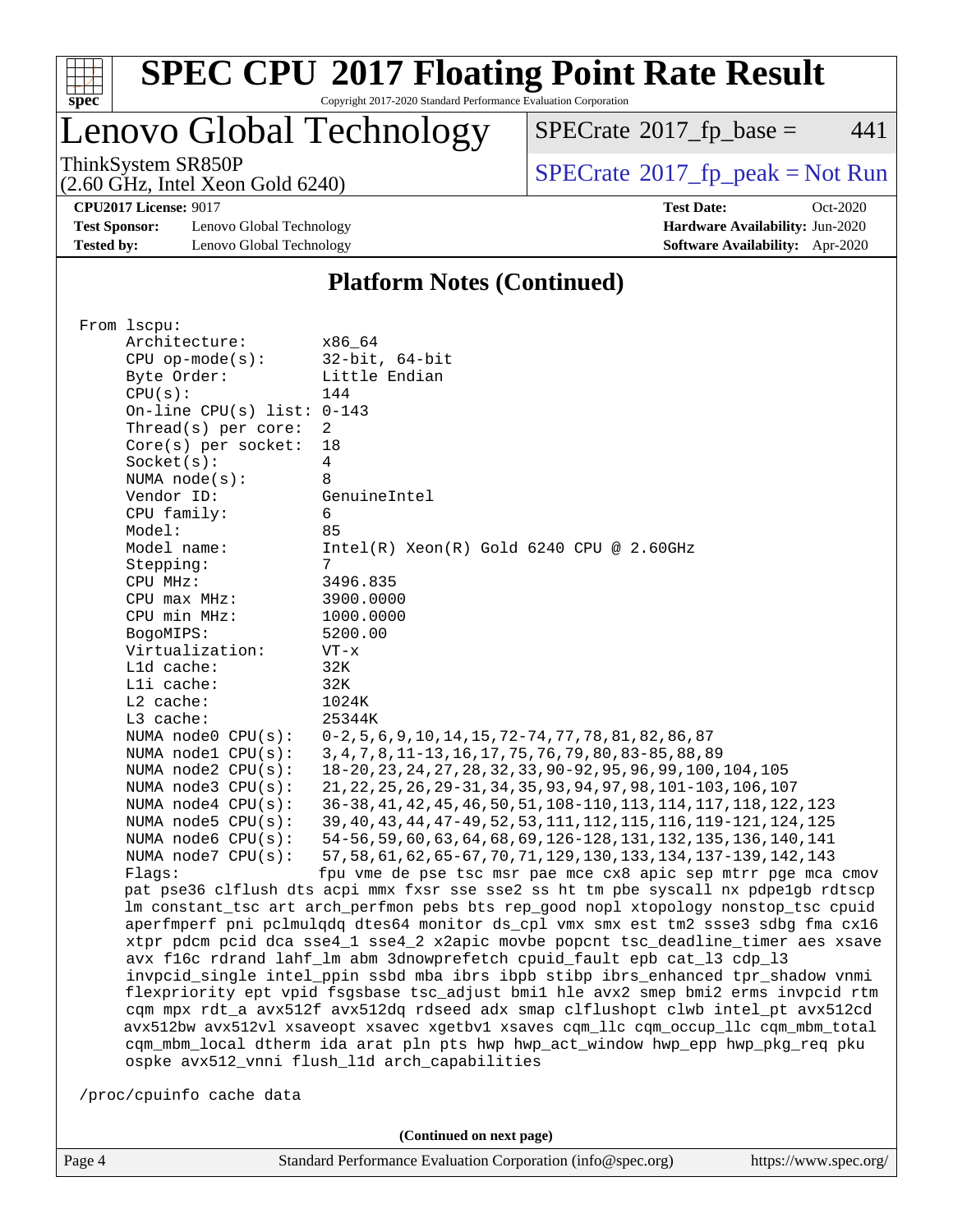

# **[SPEC CPU](http://www.spec.org/auto/cpu2017/Docs/result-fields.html#SPECCPU2017FloatingPointRateResult)[2017 Floating Point Rate Result](http://www.spec.org/auto/cpu2017/Docs/result-fields.html#SPECCPU2017FloatingPointRateResult)**

Copyright 2017-2020 Standard Performance Evaluation Corporation

### Lenovo Global Technology

 $SPECTate$ <sup>®</sup>[2017\\_fp\\_base =](http://www.spec.org/auto/cpu2017/Docs/result-fields.html#SPECrate2017fpbase) 441

ThinkSystem SR850P<br>(2.60 GHz, Intel Xeon Gold 6240)  $\begin{array}{c} | \text{SPECrate} \textdegree 2017\_fp\_peak = Not Run \end{array}$  $\begin{array}{c} | \text{SPECrate} \textdegree 2017\_fp\_peak = Not Run \end{array}$  $\begin{array}{c} | \text{SPECrate} \textdegree 2017\_fp\_peak = Not Run \end{array}$ 

**[Test Sponsor:](http://www.spec.org/auto/cpu2017/Docs/result-fields.html#TestSponsor)** Lenovo Global Technology **[Hardware Availability:](http://www.spec.org/auto/cpu2017/Docs/result-fields.html#HardwareAvailability)** Jun-2020 **[Tested by:](http://www.spec.org/auto/cpu2017/Docs/result-fields.html#Testedby)** Lenovo Global Technology **[Software Availability:](http://www.spec.org/auto/cpu2017/Docs/result-fields.html#SoftwareAvailability)** Apr-2020

(2.60 GHz, Intel Xeon Gold 6240)

**[CPU2017 License:](http://www.spec.org/auto/cpu2017/Docs/result-fields.html#CPU2017License)** 9017 **[Test Date:](http://www.spec.org/auto/cpu2017/Docs/result-fields.html#TestDate)** Oct-2020

#### **[Platform Notes \(Continued\)](http://www.spec.org/auto/cpu2017/Docs/result-fields.html#PlatformNotes)**

cache size : 25344 KB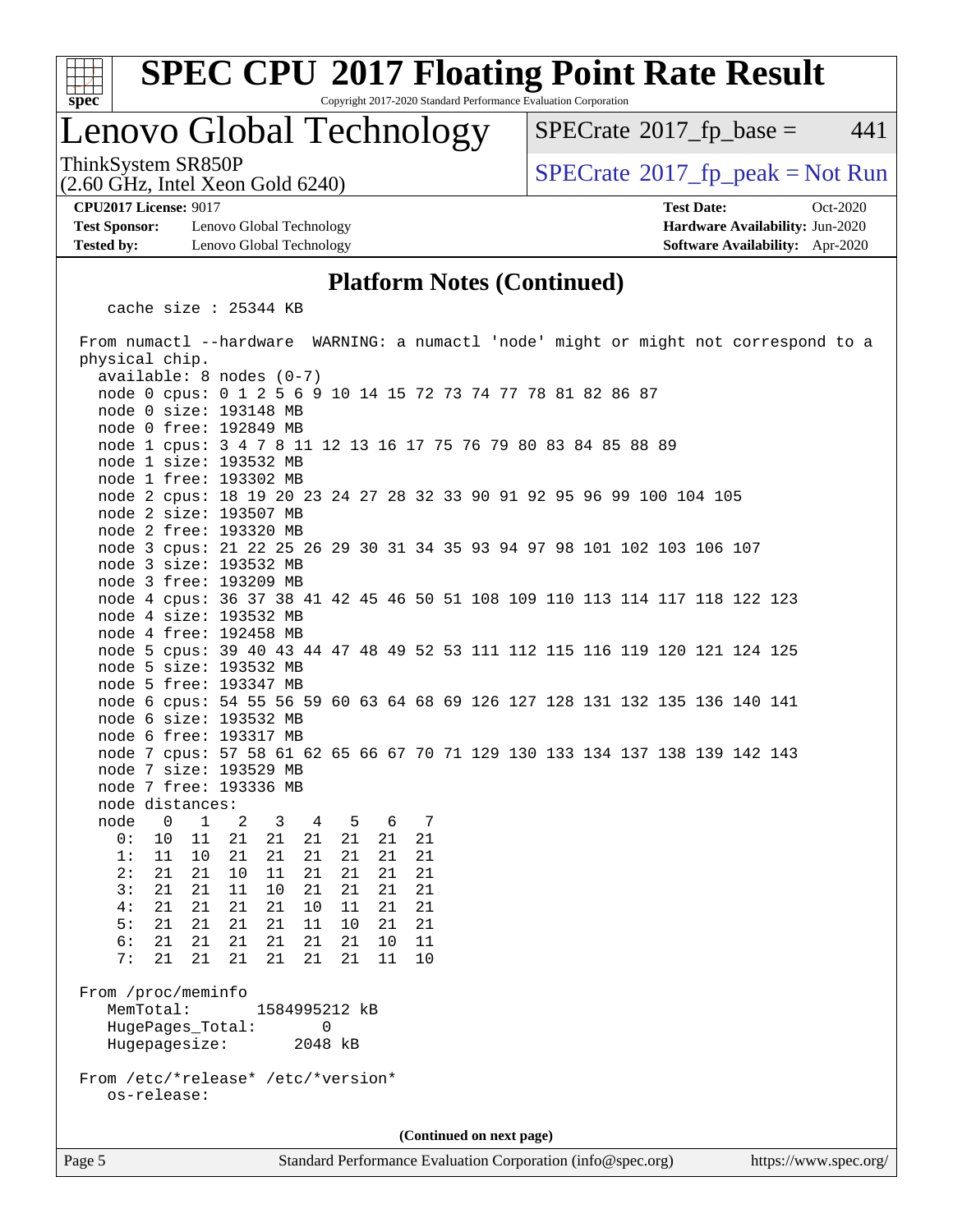

Lenovo Global Technology

 $SPECTate$ <sup>®</sup>[2017\\_fp\\_base =](http://www.spec.org/auto/cpu2017/Docs/result-fields.html#SPECrate2017fpbase) 441

(2.60 GHz, Intel Xeon Gold 6240)

ThinkSystem SR850P<br>  $SPECTI<sub>2</sub>$  [SPECrate](http://www.spec.org/auto/cpu2017/Docs/result-fields.html#SPECrate2017fppeak)®[2017\\_fp\\_peak = N](http://www.spec.org/auto/cpu2017/Docs/result-fields.html#SPECrate2017fppeak)ot Run

**[Test Sponsor:](http://www.spec.org/auto/cpu2017/Docs/result-fields.html#TestSponsor)** Lenovo Global Technology **[Hardware Availability:](http://www.spec.org/auto/cpu2017/Docs/result-fields.html#HardwareAvailability)** Jun-2020 **[Tested by:](http://www.spec.org/auto/cpu2017/Docs/result-fields.html#Testedby)** Lenovo Global Technology **[Software Availability:](http://www.spec.org/auto/cpu2017/Docs/result-fields.html#SoftwareAvailability)** Apr-2020

**[CPU2017 License:](http://www.spec.org/auto/cpu2017/Docs/result-fields.html#CPU2017License)** 9017 **[Test Date:](http://www.spec.org/auto/cpu2017/Docs/result-fields.html#TestDate)** Oct-2020

#### **[Platform Notes \(Continued\)](http://www.spec.org/auto/cpu2017/Docs/result-fields.html#PlatformNotes)**

 NAME="Red Hat Enterprise Linux" VERSION="8.0 (Ootpa)" ID="rhel" ID\_LIKE="fedora" VERSION\_ID="8.0" PLATFORM\_ID="platform:el8" PRETTY\_NAME="Red Hat Enterprise Linux 8.0 (Ootpa)" ANSI\_COLOR="0;31" redhat-release: Red Hat Enterprise Linux release 8.0 (Ootpa) system-release: Red Hat Enterprise Linux release 8.0 (Ootpa) system-release-cpe: cpe:/o:redhat:enterprise\_linux:8.0:ga uname -a: Linux localhost.localdomain 4.18.0-80.el8.x86\_64 #1 SMP Wed Mar 13 12:02:46 UTC 2019 x86\_64 x86\_64 x86\_64 GNU/Linux Kernel self-reported vulnerability status: CVE-2018-3620 (L1 Terminal Fault): Not affected<br>Microarchitectural Data Sampling: No status reported Microarchitectural Data Sampling: CVE-2017-5754 (Meltdown): Not affected CVE-2018-3639 (Speculative Store Bypass): Mitigation: Speculative Store Bypass disabled via prctl and seccomp CVE-2017-5753 (Spectre variant 1): Mitigation: \_\_user pointer sanitization CVE-2017-5715 (Spectre variant 2): Mitigation: Enhanced IBRS, IBPB: conditional, RSB filling run-level 3 Oct 27 23:37 SPEC is set to: /home/cpu2017-1.1.0-ic19.1.1 Filesystem Type Size Used Avail Use% Mounted on /dev/sda4 xfs 839G 22G 817G 3% /home From /sys/devices/virtual/dmi/id BIOS: Lenovo -[TEE156L-2.61]- 05/20/2020 Vendor: Lenovo Product: ThinkSystem SR850P -[7D2HCTO1WW]- Product Family: ThinkSystem Serial: 1234567890 Additional information from dmidecode follows. WARNING: Use caution when you interpret this section. The 'dmidecode' program reads system data which is "intended to allow hardware to be accurately determined", but the intent may not be met, as there are frequent changes to hardware, firmware, and the "DMTF SMBIOS" standard. Memory: 48x Samsung M393A4K40CB2-CVF 32 GB 2 rank 2933

**(Continued on next page)**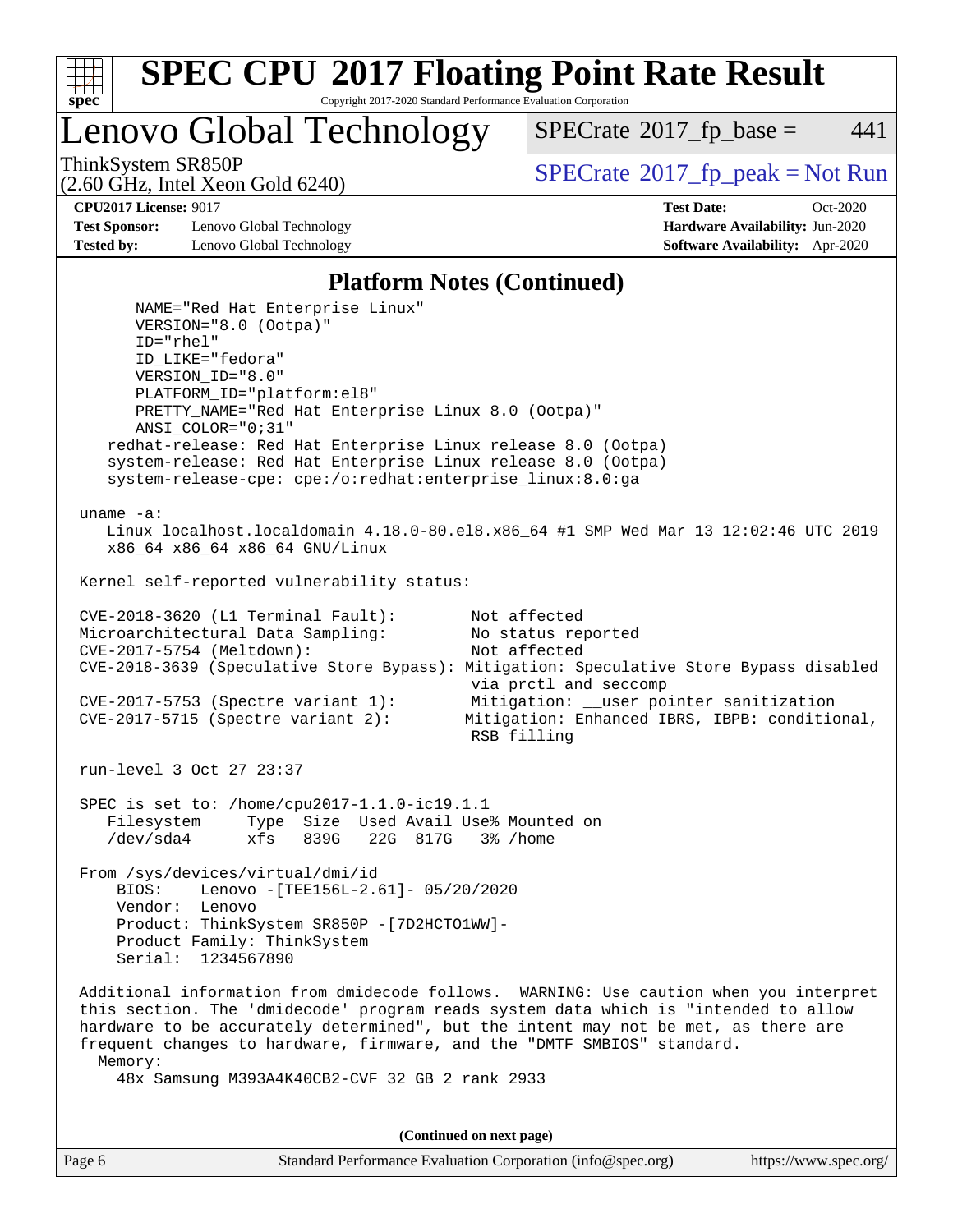

# **[SPEC CPU](http://www.spec.org/auto/cpu2017/Docs/result-fields.html#SPECCPU2017FloatingPointRateResult)[2017 Floating Point Rate Result](http://www.spec.org/auto/cpu2017/Docs/result-fields.html#SPECCPU2017FloatingPointRateResult)**

Copyright 2017-2020 Standard Performance Evaluation Corporation

## Lenovo Global Technology

 $SPECrate^{\circledast}2017_fp\_base = 441$  $SPECrate^{\circledast}2017_fp\_base = 441$ 

(2.60 GHz, Intel Xeon Gold 6240)

ThinkSystem SR850P<br>  $(2.60 \text{ GHz})$  Intel Xeon Gold 6240)

**[Test Sponsor:](http://www.spec.org/auto/cpu2017/Docs/result-fields.html#TestSponsor)** Lenovo Global Technology **[Hardware Availability:](http://www.spec.org/auto/cpu2017/Docs/result-fields.html#HardwareAvailability)** Jun-2020 **[Tested by:](http://www.spec.org/auto/cpu2017/Docs/result-fields.html#Testedby)** Lenovo Global Technology **[Software Availability:](http://www.spec.org/auto/cpu2017/Docs/result-fields.html#SoftwareAvailability)** Apr-2020

**[CPU2017 License:](http://www.spec.org/auto/cpu2017/Docs/result-fields.html#CPU2017License)** 9017 **[Test Date:](http://www.spec.org/auto/cpu2017/Docs/result-fields.html#TestDate)** Oct-2020

#### **[Platform Notes \(Continued\)](http://www.spec.org/auto/cpu2017/Docs/result-fields.html#PlatformNotes)**

(End of data from sysinfo program)

### **[Compiler Version Notes](http://www.spec.org/auto/cpu2017/Docs/result-fields.html#CompilerVersionNotes)**

| =====================<br>C                                                                                                                                                                                                                                                             | :==============<br>=======================<br>  519.1bm_r(base) 538.imagick_r(base) 544.nab_r(base)                                                |                       |  |  |  |
|----------------------------------------------------------------------------------------------------------------------------------------------------------------------------------------------------------------------------------------------------------------------------------------|----------------------------------------------------------------------------------------------------------------------------------------------------|-----------------------|--|--|--|
|                                                                                                                                                                                                                                                                                        |                                                                                                                                                    |                       |  |  |  |
| Intel(R) C Compiler for applications running on $Intel(R)$ 64, Version 2021.1<br>NextGen Build 20200304<br>Copyright (C) 1985-2020 Intel Corporation. All rights reserved.                                                                                                             |                                                                                                                                                    |                       |  |  |  |
|                                                                                                                                                                                                                                                                                        |                                                                                                                                                    |                       |  |  |  |
|                                                                                                                                                                                                                                                                                        |                                                                                                                                                    |                       |  |  |  |
| $C++$                                                                                                                                                                                                                                                                                  | 508. $n$ amd_r(base) 510. $parest$ _r(base)                                                                                                        |                       |  |  |  |
| NextGen Build 20200304                                                                                                                                                                                                                                                                 | Intel(R) C++ Compiler for applications running on Intel(R) 64, Version 2021.1<br>Copyright (C) 1985-2020 Intel Corporation. All rights reserved.   |                       |  |  |  |
|                                                                                                                                                                                                                                                                                        |                                                                                                                                                    |                       |  |  |  |
|                                                                                                                                                                                                                                                                                        | $C++$ , C $\qquad \qquad$ 511.povray_r(base) 526.blender_r(base)                                                                                   |                       |  |  |  |
| Intel(R) C++ Compiler for applications running on Intel(R) 64, Version 2021.1<br>NextGen Build 20200304<br>Copyright (C) 1985-2020 Intel Corporation. All rights reserved.<br>Intel(R) C Compiler for applications running on $Intel(R) 64$ , Version 2021.1<br>NextGen Build 20200304 |                                                                                                                                                    |                       |  |  |  |
|                                                                                                                                                                                                                                                                                        | Copyright (C) 1985-2020 Intel Corporation. All rights reserved.                                                                                    |                       |  |  |  |
|                                                                                                                                                                                                                                                                                        |                                                                                                                                                    |                       |  |  |  |
|                                                                                                                                                                                                                                                                                        | $C++$ , C, Fortran   507.cactuBSSN_r(base)                                                                                                         |                       |  |  |  |
| NextGen Build 20200304                                                                                                                                                                                                                                                                 | Intel(R) $C++$ Compiler for applications running on Intel(R) 64, Version 2021.1<br>Copyright (C) 1985-2020 Intel Corporation. All rights reserved. |                       |  |  |  |
| NextGen Build 20200304                                                                                                                                                                                                                                                                 | Intel(R) C Compiler for applications running on $Intel(R) 64$ , Version 2021.1                                                                     |                       |  |  |  |
|                                                                                                                                                                                                                                                                                        | Copyright (C) 1985-2020 Intel Corporation. All rights reserved.                                                                                    |                       |  |  |  |
|                                                                                                                                                                                                                                                                                        | $Intel(R)$ Fortran Intel(R) 64 Compiler for applications running on Intel(R)<br>64, Version 19.1.1.217 Build 20200306                              |                       |  |  |  |
|                                                                                                                                                                                                                                                                                        | Copyright (C) 1985-2020 Intel Corporation. All rights reserved.                                                                                    |                       |  |  |  |
|                                                                                                                                                                                                                                                                                        |                                                                                                                                                    |                       |  |  |  |
|                                                                                                                                                                                                                                                                                        |                                                                                                                                                    |                       |  |  |  |
| (Continued on next page)                                                                                                                                                                                                                                                               |                                                                                                                                                    |                       |  |  |  |
| Page 7                                                                                                                                                                                                                                                                                 | Standard Performance Evaluation Corporation (info@spec.org)                                                                                        | https://www.spec.org/ |  |  |  |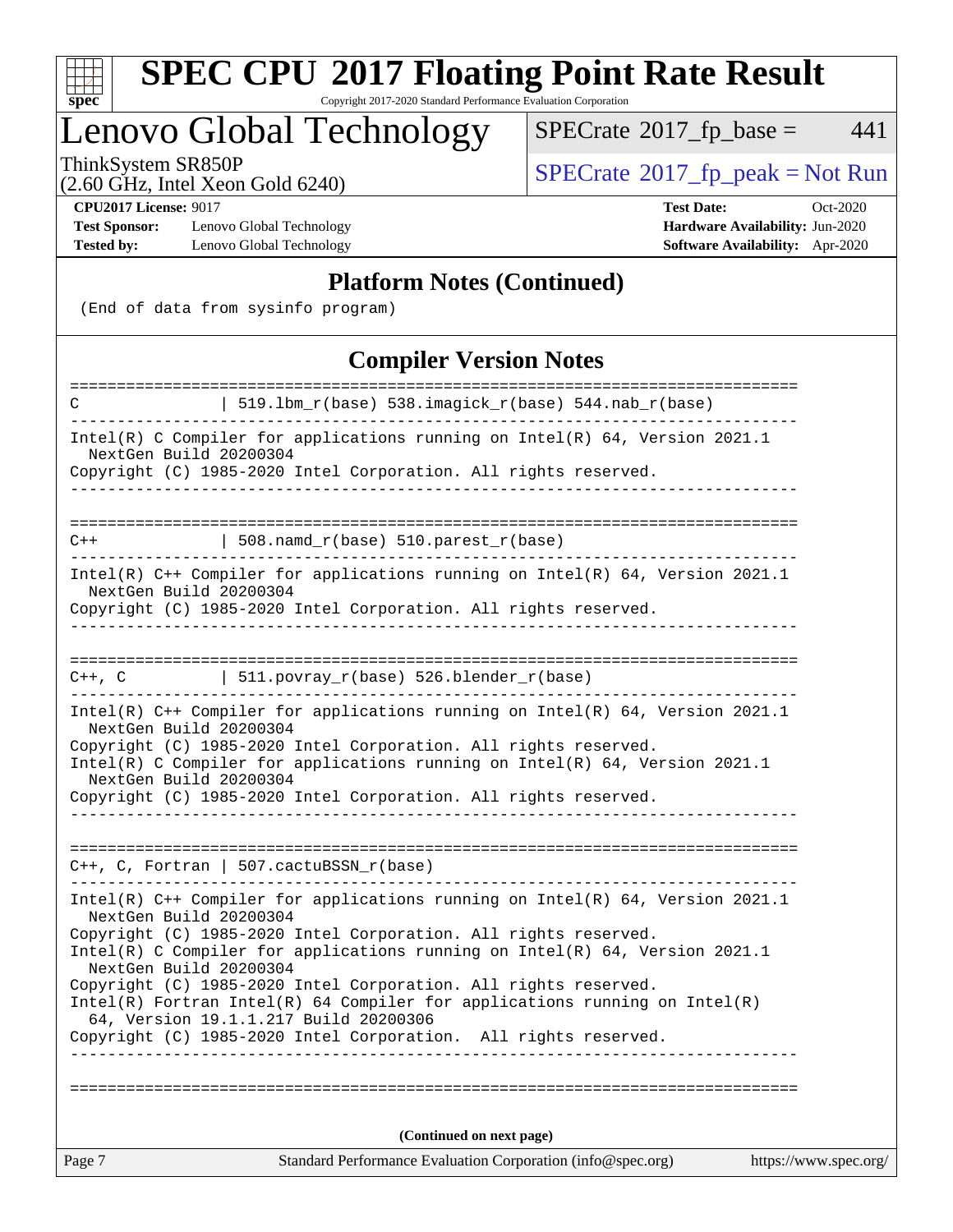

### Lenovo Global Technology

 $SPECTate$ <sup>®</sup>[2017\\_fp\\_base =](http://www.spec.org/auto/cpu2017/Docs/result-fields.html#SPECrate2017fpbase) 441

(2.60 GHz, Intel Xeon Gold 6240)

ThinkSystem SR850P<br>  $\begin{array}{c}\n\text{SPECrate} \textcirc 2017\_fp\_peak = Not Run \\
\text{SPECrate} \textcirc 2017\_fp\_peak = Not Run\n\end{array}$  $\begin{array}{c}\n\text{SPECrate} \textcirc 2017\_fp\_peak = Not Run \\
\text{SPECrate} \textcirc 2017\_fp\_peak = Not Run\n\end{array}$  $\begin{array}{c}\n\text{SPECrate} \textcirc 2017\_fp\_peak = Not Run \\
\text{SPECrate} \textcirc 2017\_fp\_peak = Not Run\n\end{array}$ 

**[Test Sponsor:](http://www.spec.org/auto/cpu2017/Docs/result-fields.html#TestSponsor)** Lenovo Global Technology **[Hardware Availability:](http://www.spec.org/auto/cpu2017/Docs/result-fields.html#HardwareAvailability)** Jun-2020 **[Tested by:](http://www.spec.org/auto/cpu2017/Docs/result-fields.html#Testedby)** Lenovo Global Technology **[Software Availability:](http://www.spec.org/auto/cpu2017/Docs/result-fields.html#SoftwareAvailability)** Apr-2020

**[CPU2017 License:](http://www.spec.org/auto/cpu2017/Docs/result-fields.html#CPU2017License)** 9017 **[Test Date:](http://www.spec.org/auto/cpu2017/Docs/result-fields.html#TestDate)** Oct-2020

#### **[Compiler Version Notes \(Continued\)](http://www.spec.org/auto/cpu2017/Docs/result-fields.html#CompilerVersionNotes)**

| Intel(R) Fortran Intel(R) 64 Compiler for applications running on Intel(R)<br>64, Version 19.1.1.217 Build 20200306<br>Copyright (C) 1985-2020 Intel Corporation. All rights reserved.<br>Fortran, C $\vert$ 521.wrf_r(base) 527.cam4_r(base)<br>Intel(R) Fortran Intel(R) 64 Compiler for applications running on Intel(R)<br>64, Version 19.1.1.217 Build 20200306<br>Copyright (C) 1985-2020 Intel Corporation. All rights reserved.<br>Intel(R) C Compiler for applications running on Intel(R) $64$ , Version 2021.1<br>NextGen Build 20200304<br>Copyright (C) 1985-2020 Intel Corporation. All rights reserved. | Fortran | $503.bwaves_r(base) 549.fotonik3d_r(base) 554.rows_r(base)$ |
|------------------------------------------------------------------------------------------------------------------------------------------------------------------------------------------------------------------------------------------------------------------------------------------------------------------------------------------------------------------------------------------------------------------------------------------------------------------------------------------------------------------------------------------------------------------------------------------------------------------------|---------|-------------------------------------------------------------|
|                                                                                                                                                                                                                                                                                                                                                                                                                                                                                                                                                                                                                        |         |                                                             |
|                                                                                                                                                                                                                                                                                                                                                                                                                                                                                                                                                                                                                        |         |                                                             |
|                                                                                                                                                                                                                                                                                                                                                                                                                                                                                                                                                                                                                        |         |                                                             |

### **[Base Compiler Invocation](http://www.spec.org/auto/cpu2017/Docs/result-fields.html#BaseCompilerInvocation)**

[C benchmarks](http://www.spec.org/auto/cpu2017/Docs/result-fields.html#Cbenchmarks): [icc](http://www.spec.org/cpu2017/results/res2020q4/cpu2017-20201109-24361.flags.html#user_CCbase_intel_icc_66fc1ee009f7361af1fbd72ca7dcefbb700085f36577c54f309893dd4ec40d12360134090235512931783d35fd58c0460139e722d5067c5574d8eaf2b3e37e92)

[C++ benchmarks:](http://www.spec.org/auto/cpu2017/Docs/result-fields.html#CXXbenchmarks) [icpc](http://www.spec.org/cpu2017/results/res2020q4/cpu2017-20201109-24361.flags.html#user_CXXbase_intel_icpc_c510b6838c7f56d33e37e94d029a35b4a7bccf4766a728ee175e80a419847e808290a9b78be685c44ab727ea267ec2f070ec5dc83b407c0218cded6866a35d07)

[Fortran benchmarks](http://www.spec.org/auto/cpu2017/Docs/result-fields.html#Fortranbenchmarks): [ifort](http://www.spec.org/cpu2017/results/res2020q4/cpu2017-20201109-24361.flags.html#user_FCbase_intel_ifort_8111460550e3ca792625aed983ce982f94888b8b503583aa7ba2b8303487b4d8a21a13e7191a45c5fd58ff318f48f9492884d4413fa793fd88dd292cad7027ca)

[Benchmarks using both Fortran and C](http://www.spec.org/auto/cpu2017/Docs/result-fields.html#BenchmarksusingbothFortranandC): [ifort](http://www.spec.org/cpu2017/results/res2020q4/cpu2017-20201109-24361.flags.html#user_CC_FCbase_intel_ifort_8111460550e3ca792625aed983ce982f94888b8b503583aa7ba2b8303487b4d8a21a13e7191a45c5fd58ff318f48f9492884d4413fa793fd88dd292cad7027ca) [icc](http://www.spec.org/cpu2017/results/res2020q4/cpu2017-20201109-24361.flags.html#user_CC_FCbase_intel_icc_66fc1ee009f7361af1fbd72ca7dcefbb700085f36577c54f309893dd4ec40d12360134090235512931783d35fd58c0460139e722d5067c5574d8eaf2b3e37e92)

[Benchmarks using both C and C++](http://www.spec.org/auto/cpu2017/Docs/result-fields.html#BenchmarksusingbothCandCXX): [icpc](http://www.spec.org/cpu2017/results/res2020q4/cpu2017-20201109-24361.flags.html#user_CC_CXXbase_intel_icpc_c510b6838c7f56d33e37e94d029a35b4a7bccf4766a728ee175e80a419847e808290a9b78be685c44ab727ea267ec2f070ec5dc83b407c0218cded6866a35d07) [icc](http://www.spec.org/cpu2017/results/res2020q4/cpu2017-20201109-24361.flags.html#user_CC_CXXbase_intel_icc_66fc1ee009f7361af1fbd72ca7dcefbb700085f36577c54f309893dd4ec40d12360134090235512931783d35fd58c0460139e722d5067c5574d8eaf2b3e37e92)

[Benchmarks using Fortran, C, and C++:](http://www.spec.org/auto/cpu2017/Docs/result-fields.html#BenchmarksusingFortranCandCXX) [icpc](http://www.spec.org/cpu2017/results/res2020q4/cpu2017-20201109-24361.flags.html#user_CC_CXX_FCbase_intel_icpc_c510b6838c7f56d33e37e94d029a35b4a7bccf4766a728ee175e80a419847e808290a9b78be685c44ab727ea267ec2f070ec5dc83b407c0218cded6866a35d07) [icc](http://www.spec.org/cpu2017/results/res2020q4/cpu2017-20201109-24361.flags.html#user_CC_CXX_FCbase_intel_icc_66fc1ee009f7361af1fbd72ca7dcefbb700085f36577c54f309893dd4ec40d12360134090235512931783d35fd58c0460139e722d5067c5574d8eaf2b3e37e92) [ifort](http://www.spec.org/cpu2017/results/res2020q4/cpu2017-20201109-24361.flags.html#user_CC_CXX_FCbase_intel_ifort_8111460550e3ca792625aed983ce982f94888b8b503583aa7ba2b8303487b4d8a21a13e7191a45c5fd58ff318f48f9492884d4413fa793fd88dd292cad7027ca)

### **[Base Portability Flags](http://www.spec.org/auto/cpu2017/Docs/result-fields.html#BasePortabilityFlags)**

 503.bwaves\_r: [-DSPEC\\_LP64](http://www.spec.org/cpu2017/results/res2020q4/cpu2017-20201109-24361.flags.html#suite_basePORTABILITY503_bwaves_r_DSPEC_LP64) 507.cactuBSSN\_r: [-DSPEC\\_LP64](http://www.spec.org/cpu2017/results/res2020q4/cpu2017-20201109-24361.flags.html#suite_basePORTABILITY507_cactuBSSN_r_DSPEC_LP64) 508.namd\_r: [-DSPEC\\_LP64](http://www.spec.org/cpu2017/results/res2020q4/cpu2017-20201109-24361.flags.html#suite_basePORTABILITY508_namd_r_DSPEC_LP64)

**(Continued on next page)**

Page 8 Standard Performance Evaluation Corporation [\(info@spec.org\)](mailto:info@spec.org) <https://www.spec.org/>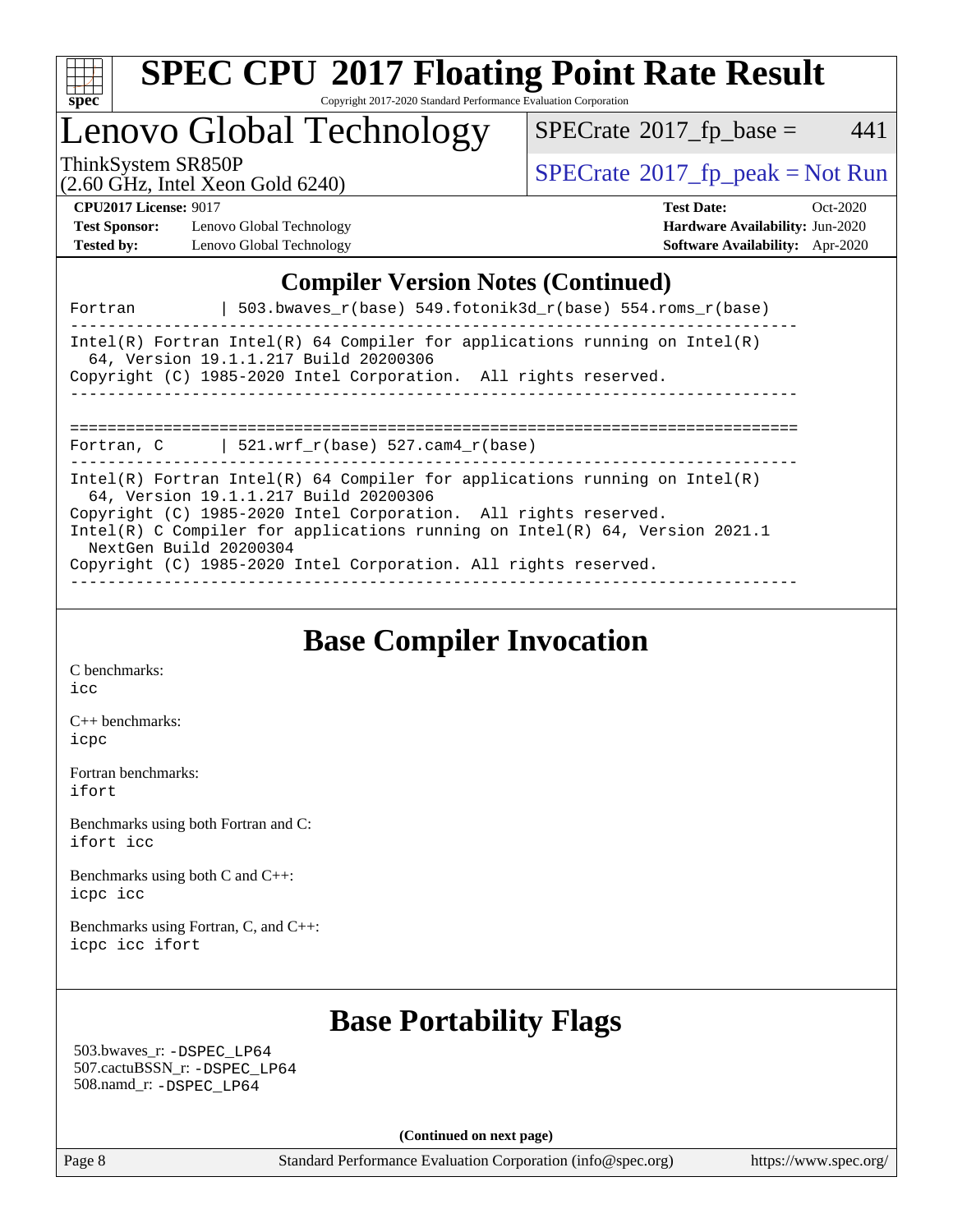

### Lenovo Global Technology

 $SPECTate$ <sup>®</sup>[2017\\_fp\\_base =](http://www.spec.org/auto/cpu2017/Docs/result-fields.html#SPECrate2017fpbase) 441

(2.60 GHz, Intel Xeon Gold 6240)

ThinkSystem SR850P<br>  $(2.60 \text{ GHz, Intel Yoon Gold } 6240)$  [SPECrate](http://www.spec.org/auto/cpu2017/Docs/result-fields.html#SPECrate2017fppeak)®[2017\\_fp\\_peak = N](http://www.spec.org/auto/cpu2017/Docs/result-fields.html#SPECrate2017fppeak)ot Run

**[Test Sponsor:](http://www.spec.org/auto/cpu2017/Docs/result-fields.html#TestSponsor)** Lenovo Global Technology **[Hardware Availability:](http://www.spec.org/auto/cpu2017/Docs/result-fields.html#HardwareAvailability)** Jun-2020 **[Tested by:](http://www.spec.org/auto/cpu2017/Docs/result-fields.html#Testedby)** Lenovo Global Technology **[Software Availability:](http://www.spec.org/auto/cpu2017/Docs/result-fields.html#SoftwareAvailability)** Apr-2020

**[CPU2017 License:](http://www.spec.org/auto/cpu2017/Docs/result-fields.html#CPU2017License)** 9017 **[Test Date:](http://www.spec.org/auto/cpu2017/Docs/result-fields.html#TestDate)** Oct-2020

### **[Base Portability Flags \(Continued\)](http://www.spec.org/auto/cpu2017/Docs/result-fields.html#BasePortabilityFlags)**

 510.parest\_r: [-DSPEC\\_LP64](http://www.spec.org/cpu2017/results/res2020q4/cpu2017-20201109-24361.flags.html#suite_basePORTABILITY510_parest_r_DSPEC_LP64) 511.povray\_r: [-DSPEC\\_LP64](http://www.spec.org/cpu2017/results/res2020q4/cpu2017-20201109-24361.flags.html#suite_basePORTABILITY511_povray_r_DSPEC_LP64) 519.lbm\_r: [-DSPEC\\_LP64](http://www.spec.org/cpu2017/results/res2020q4/cpu2017-20201109-24361.flags.html#suite_basePORTABILITY519_lbm_r_DSPEC_LP64) 521.wrf\_r: [-DSPEC\\_LP64](http://www.spec.org/cpu2017/results/res2020q4/cpu2017-20201109-24361.flags.html#suite_basePORTABILITY521_wrf_r_DSPEC_LP64) [-DSPEC\\_CASE\\_FLAG](http://www.spec.org/cpu2017/results/res2020q4/cpu2017-20201109-24361.flags.html#b521.wrf_r_baseCPORTABILITY_DSPEC_CASE_FLAG) [-convert big\\_endian](http://www.spec.org/cpu2017/results/res2020q4/cpu2017-20201109-24361.flags.html#user_baseFPORTABILITY521_wrf_r_convert_big_endian_c3194028bc08c63ac5d04de18c48ce6d347e4e562e8892b8bdbdc0214820426deb8554edfa529a3fb25a586e65a3d812c835984020483e7e73212c4d31a38223) 526.blender\_r: [-DSPEC\\_LP64](http://www.spec.org/cpu2017/results/res2020q4/cpu2017-20201109-24361.flags.html#suite_basePORTABILITY526_blender_r_DSPEC_LP64) [-DSPEC\\_LINUX](http://www.spec.org/cpu2017/results/res2020q4/cpu2017-20201109-24361.flags.html#b526.blender_r_baseCPORTABILITY_DSPEC_LINUX) [-funsigned-char](http://www.spec.org/cpu2017/results/res2020q4/cpu2017-20201109-24361.flags.html#user_baseCPORTABILITY526_blender_r_force_uchar_40c60f00ab013830e2dd6774aeded3ff59883ba5a1fc5fc14077f794d777847726e2a5858cbc7672e36e1b067e7e5c1d9a74f7176df07886a243d7cc18edfe67) 527.cam4\_r: [-DSPEC\\_LP64](http://www.spec.org/cpu2017/results/res2020q4/cpu2017-20201109-24361.flags.html#suite_basePORTABILITY527_cam4_r_DSPEC_LP64) [-DSPEC\\_CASE\\_FLAG](http://www.spec.org/cpu2017/results/res2020q4/cpu2017-20201109-24361.flags.html#b527.cam4_r_baseCPORTABILITY_DSPEC_CASE_FLAG) 538.imagick\_r: [-DSPEC\\_LP64](http://www.spec.org/cpu2017/results/res2020q4/cpu2017-20201109-24361.flags.html#suite_basePORTABILITY538_imagick_r_DSPEC_LP64) 544.nab\_r: [-DSPEC\\_LP64](http://www.spec.org/cpu2017/results/res2020q4/cpu2017-20201109-24361.flags.html#suite_basePORTABILITY544_nab_r_DSPEC_LP64) 549.fotonik3d\_r: [-DSPEC\\_LP64](http://www.spec.org/cpu2017/results/res2020q4/cpu2017-20201109-24361.flags.html#suite_basePORTABILITY549_fotonik3d_r_DSPEC_LP64) 554.roms\_r: [-DSPEC\\_LP64](http://www.spec.org/cpu2017/results/res2020q4/cpu2017-20201109-24361.flags.html#suite_basePORTABILITY554_roms_r_DSPEC_LP64)

### **[Base Optimization Flags](http://www.spec.org/auto/cpu2017/Docs/result-fields.html#BaseOptimizationFlags)**

#### [C benchmarks](http://www.spec.org/auto/cpu2017/Docs/result-fields.html#Cbenchmarks):

```
-m64 -qnextgen -std=c11
-Wl,-plugin-opt=-x86-branches-within-32B-boundaries -Wl,-z,muldefs
-fuse-ld=gold -xCORE-AVX512 -Ofast -ffast-math -flto -mfpmath=sse
-funroll-loops -qopt-mem-layout-trans=4
-L/usr/local/jemalloc64-5.0.1/lib -ljemalloc
```
[C++ benchmarks:](http://www.spec.org/auto/cpu2017/Docs/result-fields.html#CXXbenchmarks)

[-m64](http://www.spec.org/cpu2017/results/res2020q4/cpu2017-20201109-24361.flags.html#user_CXXbase_m64-icc) [-qnextgen](http://www.spec.org/cpu2017/results/res2020q4/cpu2017-20201109-24361.flags.html#user_CXXbase_f-qnextgen) [-Wl,-plugin-opt=-x86-branches-within-32B-boundaries](http://www.spec.org/cpu2017/results/res2020q4/cpu2017-20201109-24361.flags.html#user_CXXbase_f-x86-branches-within-32B-boundaries_0098b4e4317ae60947b7b728078a624952a08ac37a3c797dfb4ffeb399e0c61a9dd0f2f44ce917e9361fb9076ccb15e7824594512dd315205382d84209e912f3) [-Wl,-z,muldefs](http://www.spec.org/cpu2017/results/res2020q4/cpu2017-20201109-24361.flags.html#user_CXXbase_link_force_multiple1_b4cbdb97b34bdee9ceefcfe54f4c8ea74255f0b02a4b23e853cdb0e18eb4525ac79b5a88067c842dd0ee6996c24547a27a4b99331201badda8798ef8a743f577) [-fuse-ld=gold](http://www.spec.org/cpu2017/results/res2020q4/cpu2017-20201109-24361.flags.html#user_CXXbase_f-fuse-ld_920b3586e2b8c6e0748b9c84fa9b744736ba725a32cab14ad8f3d4ad28eecb2f59d1144823d2e17006539a88734fe1fc08fc3035f7676166309105a78aaabc32) [-xCORE-AVX512](http://www.spec.org/cpu2017/results/res2020q4/cpu2017-20201109-24361.flags.html#user_CXXbase_f-xCORE-AVX512) [-Ofast](http://www.spec.org/cpu2017/results/res2020q4/cpu2017-20201109-24361.flags.html#user_CXXbase_f-Ofast) [-ffast-math](http://www.spec.org/cpu2017/results/res2020q4/cpu2017-20201109-24361.flags.html#user_CXXbase_f-ffast-math) [-flto](http://www.spec.org/cpu2017/results/res2020q4/cpu2017-20201109-24361.flags.html#user_CXXbase_f-flto) [-mfpmath=sse](http://www.spec.org/cpu2017/results/res2020q4/cpu2017-20201109-24361.flags.html#user_CXXbase_f-mfpmath_70eb8fac26bde974f8ab713bc9086c5621c0b8d2f6c86f38af0bd7062540daf19db5f3a066d8c6684be05d84c9b6322eb3b5be6619d967835195b93d6c02afa1) [-funroll-loops](http://www.spec.org/cpu2017/results/res2020q4/cpu2017-20201109-24361.flags.html#user_CXXbase_f-funroll-loops) [-qopt-mem-layout-trans=4](http://www.spec.org/cpu2017/results/res2020q4/cpu2017-20201109-24361.flags.html#user_CXXbase_f-qopt-mem-layout-trans_fa39e755916c150a61361b7846f310bcdf6f04e385ef281cadf3647acec3f0ae266d1a1d22d972a7087a248fd4e6ca390a3634700869573d231a252c784941a8) [-L/usr/local/jemalloc64-5.0.1/lib](http://www.spec.org/cpu2017/results/res2020q4/cpu2017-20201109-24361.flags.html#user_CXXbase_jemalloc_link_path64_1_cc289568b1a6c0fd3b62c91b824c27fcb5af5e8098e6ad028160d21144ef1b8aef3170d2acf0bee98a8da324cfe4f67d0a3d0c4cc4673d993d694dc2a0df248b) [-ljemalloc](http://www.spec.org/cpu2017/results/res2020q4/cpu2017-20201109-24361.flags.html#user_CXXbase_jemalloc_link_lib_d1249b907c500fa1c0672f44f562e3d0f79738ae9e3c4a9c376d49f265a04b9c99b167ecedbf6711b3085be911c67ff61f150a17b3472be731631ba4d0471706)

[Fortran benchmarks](http://www.spec.org/auto/cpu2017/Docs/result-fields.html#Fortranbenchmarks):

```
-m64 -Wl,-plugin-opt=-x86-branches-within-32B-boundaries -Wl,-z,muldefs
-fuse-ld=gold -xCORE-AVX512 -O3 -ipo -no-prec-div -qopt-prefetch
-ffinite-math-only -qopt-multiple-gather-scatter-by-shuffles
-qopt-mem-layout-trans=4 -nostandard-realloc-lhs -align array32byte
-auto -mbranches-within-32B-boundaries
-L/usr/local/jemalloc64-5.0.1/lib -ljemalloc
```
#### [Benchmarks using both Fortran and C](http://www.spec.org/auto/cpu2017/Docs/result-fields.html#BenchmarksusingbothFortranandC):

```
-m64 -qnextgen -std=c11
-Wl,-plugin-opt=-x86-branches-within-32B-boundaries -Wl,-z,muldefs
-fuse-ld=gold -xCORE-AVX512 -Ofast -ffast-math -flto -mfpmath=sse
-funroll-loops -qopt-mem-layout-trans=4 -O3 -ipo -no-prec-div
-qopt-prefetch -ffinite-math-only
-qopt-multiple-gather-scatter-by-shuffles -nostandard-realloc-lhs
-align array32byte -auto -mbranches-within-32B-boundaries
-L/usr/local/jemalloc64-5.0.1/lib -ljemalloc
```
**(Continued on next page)**

| Page 9 | Standard Performance Evaluation Corporation (info@spec.org) | https://www.spec.org/ |
|--------|-------------------------------------------------------------|-----------------------|
|--------|-------------------------------------------------------------|-----------------------|